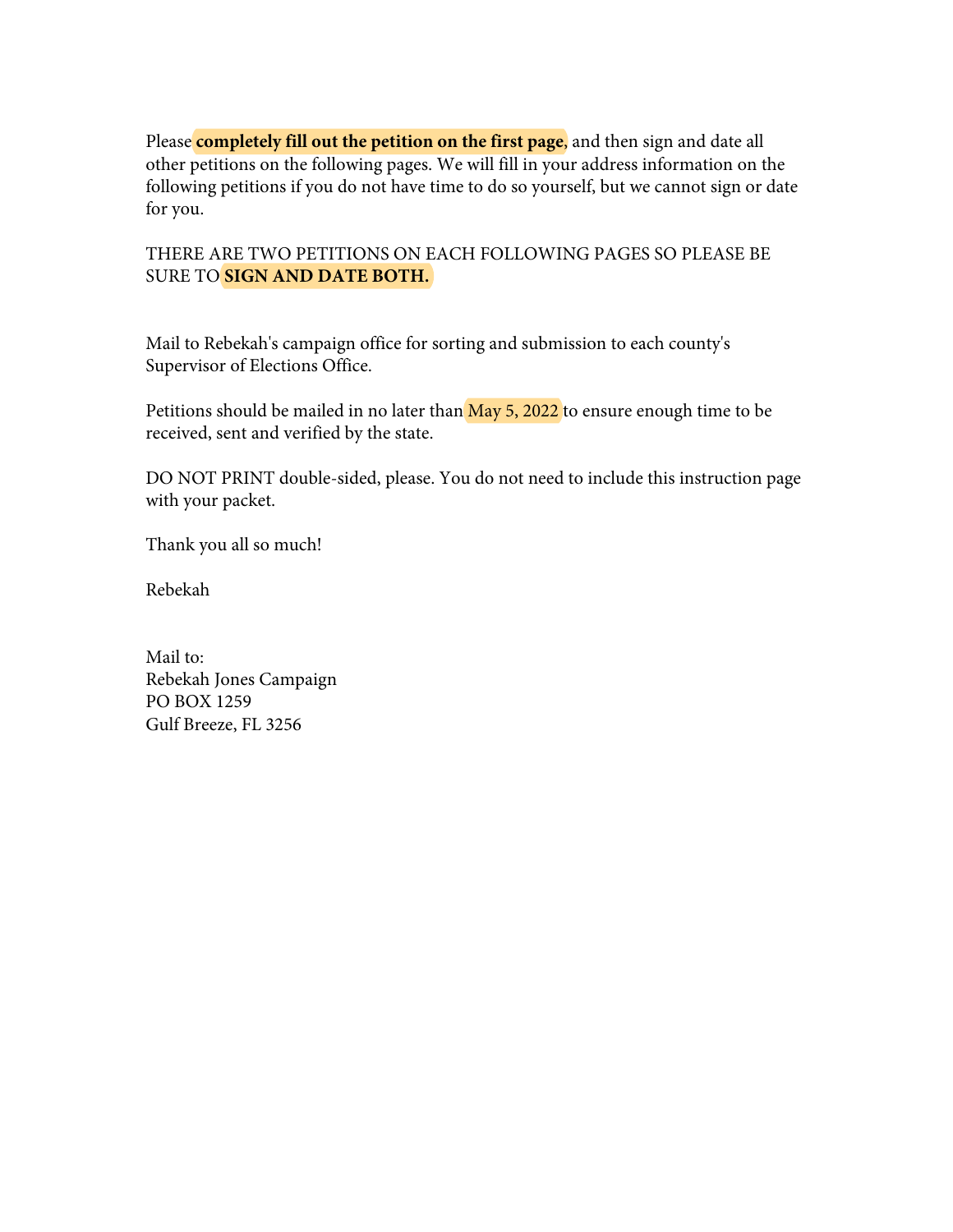| <b>CANDIDATE PETITION</b><br>Notes: - All information on this form becomes a public record upon receipt by the Supervisor of Elections.<br>- It is a crime to knowingly sign more than one petition for a candidate. [Section 104.185, Florida Statutes]<br>- If all requested information on this form is not completed, the form will not be valid as a Candidate Petition form. |
|------------------------------------------------------------------------------------------------------------------------------------------------------------------------------------------------------------------------------------------------------------------------------------------------------------------------------------------------------------------------------------|
| I,<br>the undersigned, a registered voter                                                                                                                                                                                                                                                                                                                                          |
| (print name as it appears on your voter information card)                                                                                                                                                                                                                                                                                                                          |
| in said state and county, petition to have the name of <u>Nancy S. Pierson</u>                                                                                                                                                                                                                                                                                                     |
| placed on the Primary/General Election Ballot as a: [check/complete box, as applicable]                                                                                                                                                                                                                                                                                            |
| Democratic<br>$\Box$ Nonpartisan $\Box$ No party affiliation<br>$\mathbf{z}$<br>candidate for the office of<br>Party                                                                                                                                                                                                                                                               |
| Florida House of Representatives, District 23                                                                                                                                                                                                                                                                                                                                      |
| (insert title of office and include district, circuit, group, seat number, if applicable)                                                                                                                                                                                                                                                                                          |
| Date of Birth<br><b>Voter Registration Number</b><br><b>Address</b><br>or<br>(MM/DD/YY)                                                                                                                                                                                                                                                                                            |
| <b>Zip Code</b><br>City<br>County<br><b>State</b><br><b>FLORIDA</b>                                                                                                                                                                                                                                                                                                                |
| Date Signed (MM/DD/YY)<br><b>Signature of Voter</b><br>[to be completed by Voter]                                                                                                                                                                                                                                                                                                  |
| Rule 1S-2.045, F.A.C.<br>DS-DE 104 (Eff. 09/11)                                                                                                                                                                                                                                                                                                                                    |
| <b>CANDIDATE PETITION</b><br>Notes: - All information on this form becomes a public record upon receipt by the Supervisor of Elections.<br>- It is a crime to knowingly sign more than one petition for a candidate. [Section 104.185, Florida Statutes]<br>- If all requested information on this form is not completed, the form will not be valid as a Candidate Petition form. |
| Ι,<br>the undersigned, a registered voter                                                                                                                                                                                                                                                                                                                                          |
| (print name as it appears on your voter information card)                                                                                                                                                                                                                                                                                                                          |
| Juan Paredes<br>in said state and county, petition to have the name of                                                                                                                                                                                                                                                                                                             |
| placed on the Primary/General Election Ballot as a: [check/complete box, as applicable]                                                                                                                                                                                                                                                                                            |
| Democratic<br>Nonpartisan $\Box$ No party affiliation $\Box$<br>candidate for the office of<br>Party                                                                                                                                                                                                                                                                               |
| United States House of Representatives, Florida                                                                                                                                                                                                                                                                                                                                    |
| (insert title of office and include district, circuit, group, seat number, if applicable)                                                                                                                                                                                                                                                                                          |
| Date of Birth<br><b>Voter Registration Number</b><br><b>Address</b><br>or<br>(MM/DD/YY)                                                                                                                                                                                                                                                                                            |
| <b>City</b><br><b>Zip Code</b><br>County<br><b>State</b>                                                                                                                                                                                                                                                                                                                           |
| <b>FLORIDA</b>                                                                                                                                                                                                                                                                                                                                                                     |
| <b>Signature of Voter</b><br>Date Signed (MM/DD/YY)<br>[to be completed by Voter]<br>Rule 1S-2.045, F.A.C.<br>DS-DE 104 (Eff. 09/11)                                                                                                                                                                                                                                               |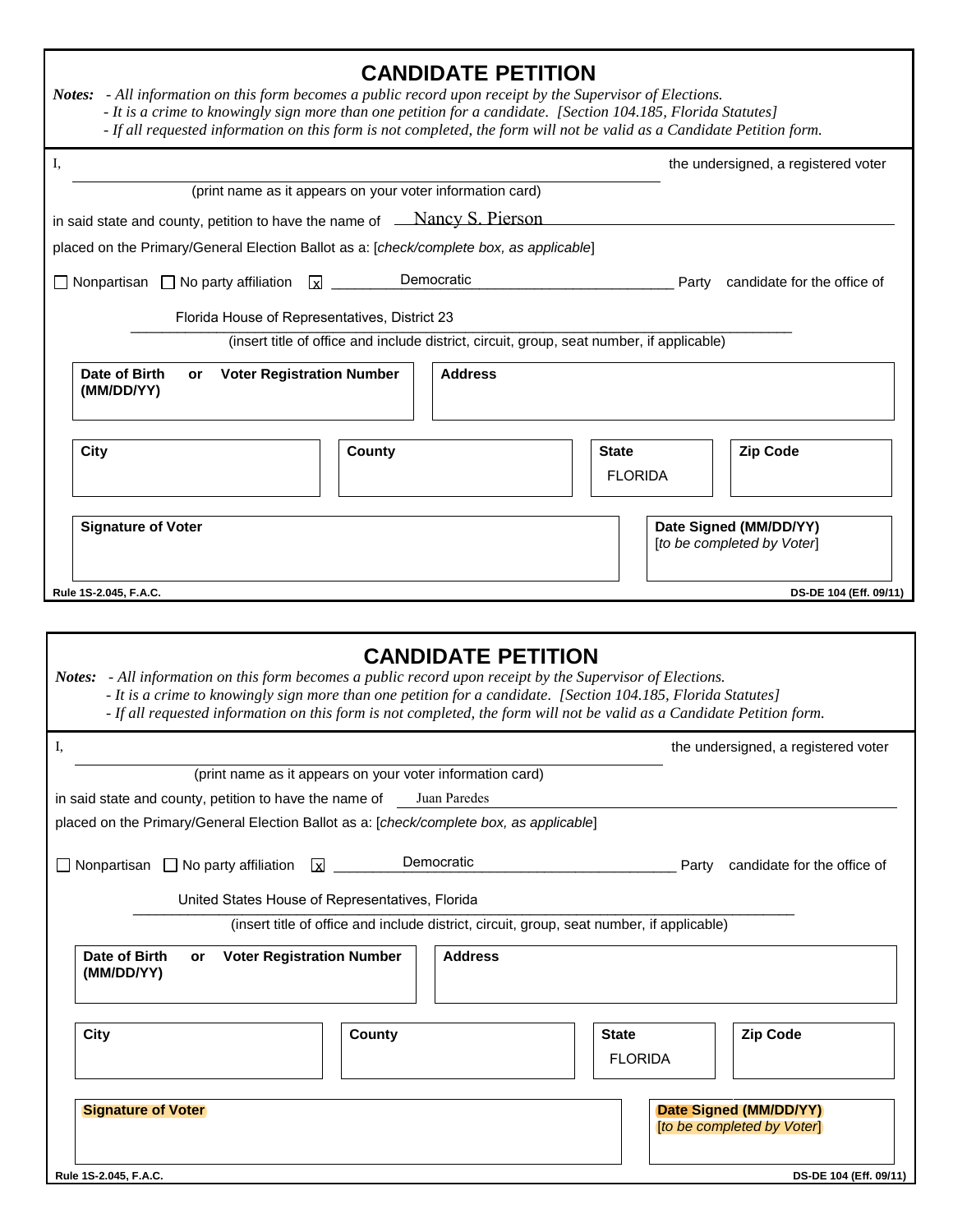| <b>CANDIDATE PETITION</b><br>Notes: - All information on this form becomes a public record upon receipt by the Supervisor of Elections.<br>- It is a crime to knowingly sign more than one petition for a candidate. [Section 104.185, Florida Statutes]<br>- If all requested information on this form is not completed, the form will not be valid as a Candidate Petition form. |                                                                                                                                   |                                                                                                                        |  |
|------------------------------------------------------------------------------------------------------------------------------------------------------------------------------------------------------------------------------------------------------------------------------------------------------------------------------------------------------------------------------------|-----------------------------------------------------------------------------------------------------------------------------------|------------------------------------------------------------------------------------------------------------------------|--|
| I,                                                                                                                                                                                                                                                                                                                                                                                 |                                                                                                                                   | the undersigned, a registered voter                                                                                    |  |
|                                                                                                                                                                                                                                                                                                                                                                                    | (print name as it appears on your voter information card)                                                                         |                                                                                                                        |  |
| in said state and county, petition to have the name of                                                                                                                                                                                                                                                                                                                             | Carolynn Zonia                                                                                                                    |                                                                                                                        |  |
| placed on the Primary/General Election Ballot as a: [check/complete box, as applicable]                                                                                                                                                                                                                                                                                            |                                                                                                                                   |                                                                                                                        |  |
| Nonpartisan   No party affiliation                                                                                                                                                                                                                                                                                                                                                 | Florida Democratic                                                                                                                | candidate for the office of<br>Party                                                                                   |  |
| Florida Senate, District 2                                                                                                                                                                                                                                                                                                                                                         |                                                                                                                                   |                                                                                                                        |  |
|                                                                                                                                                                                                                                                                                                                                                                                    | (insert title of office and include district, circuit, group, seat number, if applicable)                                         |                                                                                                                        |  |
| <b>Date of Birth</b><br><b>Voter Registration Number</b><br>or<br>(MM/DD/YY)                                                                                                                                                                                                                                                                                                       | <b>Address</b>                                                                                                                    |                                                                                                                        |  |
| <b>City</b>                                                                                                                                                                                                                                                                                                                                                                        | <b>County</b>                                                                                                                     | Zip Code<br><b>State</b><br>FLORIDA                                                                                    |  |
| <b>Signature of Voter</b>                                                                                                                                                                                                                                                                                                                                                          |                                                                                                                                   | Date Signed (MM/DD/YY)<br>[to be completed by Voter]                                                                   |  |
| Rule 1S-2.045, F.A.C.                                                                                                                                                                                                                                                                                                                                                              |                                                                                                                                   | DS-DE 104 (Eff. 09/11)                                                                                                 |  |
|                                                                                                                                                                                                                                                                                                                                                                                    |                                                                                                                                   |                                                                                                                        |  |
| Notes: - All information on this form becomes a public record upon receipt by the Supervisor of Elections.<br>- It is a crime to knowingly sign more than one petition for a candidate. [Section 104.185, Florida Statutes]                                                                                                                                                        | <b>CANDIDATE PETITION</b>                                                                                                         | - If all requested information on this form is not completed, the form will not be valid as a Candidate Petition form. |  |
| I,                                                                                                                                                                                                                                                                                                                                                                                 |                                                                                                                                   | the undersigned, a registered voter                                                                                    |  |
|                                                                                                                                                                                                                                                                                                                                                                                    | (print name as it appears on your voter information card)                                                                         |                                                                                                                        |  |
| in said state and county, petition to have the name of                                                                                                                                                                                                                                                                                                                             | Christine Olivo                                                                                                                   |                                                                                                                        |  |
| placed on the Primary/General Election Ballot as a: [check/complete box, as applicable]                                                                                                                                                                                                                                                                                            |                                                                                                                                   |                                                                                                                        |  |
| $\Box$ Nonpartisan $\Box$ No party affiliation<br>区                                                                                                                                                                                                                                                                                                                                | <b>DEMOCRATIC</b>                                                                                                                 | Party candidate for the office of                                                                                      |  |
|                                                                                                                                                                                                                                                                                                                                                                                    |                                                                                                                                   |                                                                                                                        |  |
|                                                                                                                                                                                                                                                                                                                                                                                    | US HOUSE OF REPRESENTATIVES, FLORIDA<br>(insert title of office and include district, circuit, group, seat number, if applicable) |                                                                                                                        |  |
|                                                                                                                                                                                                                                                                                                                                                                                    |                                                                                                                                   |                                                                                                                        |  |
| Date of Birth<br><b>Voter Registration Number</b><br>or<br>(MM/DD/YY)                                                                                                                                                                                                                                                                                                              | <b>Address</b>                                                                                                                    |                                                                                                                        |  |
| <b>City</b>                                                                                                                                                                                                                                                                                                                                                                        | County                                                                                                                            | <b>Zip Code</b><br><b>State</b>                                                                                        |  |
|                                                                                                                                                                                                                                                                                                                                                                                    |                                                                                                                                   | Florida                                                                                                                |  |
|                                                                                                                                                                                                                                                                                                                                                                                    |                                                                                                                                   |                                                                                                                        |  |
| <b>Signature of Voter</b>                                                                                                                                                                                                                                                                                                                                                          |                                                                                                                                   | Date Signed (MM/DD/YY)<br>[to be completed by Voter]                                                                   |  |
| Rule 1S-2.045, F.A.C.                                                                                                                                                                                                                                                                                                                                                              |                                                                                                                                   | DS-DE 104 (Eff. 09/11)                                                                                                 |  |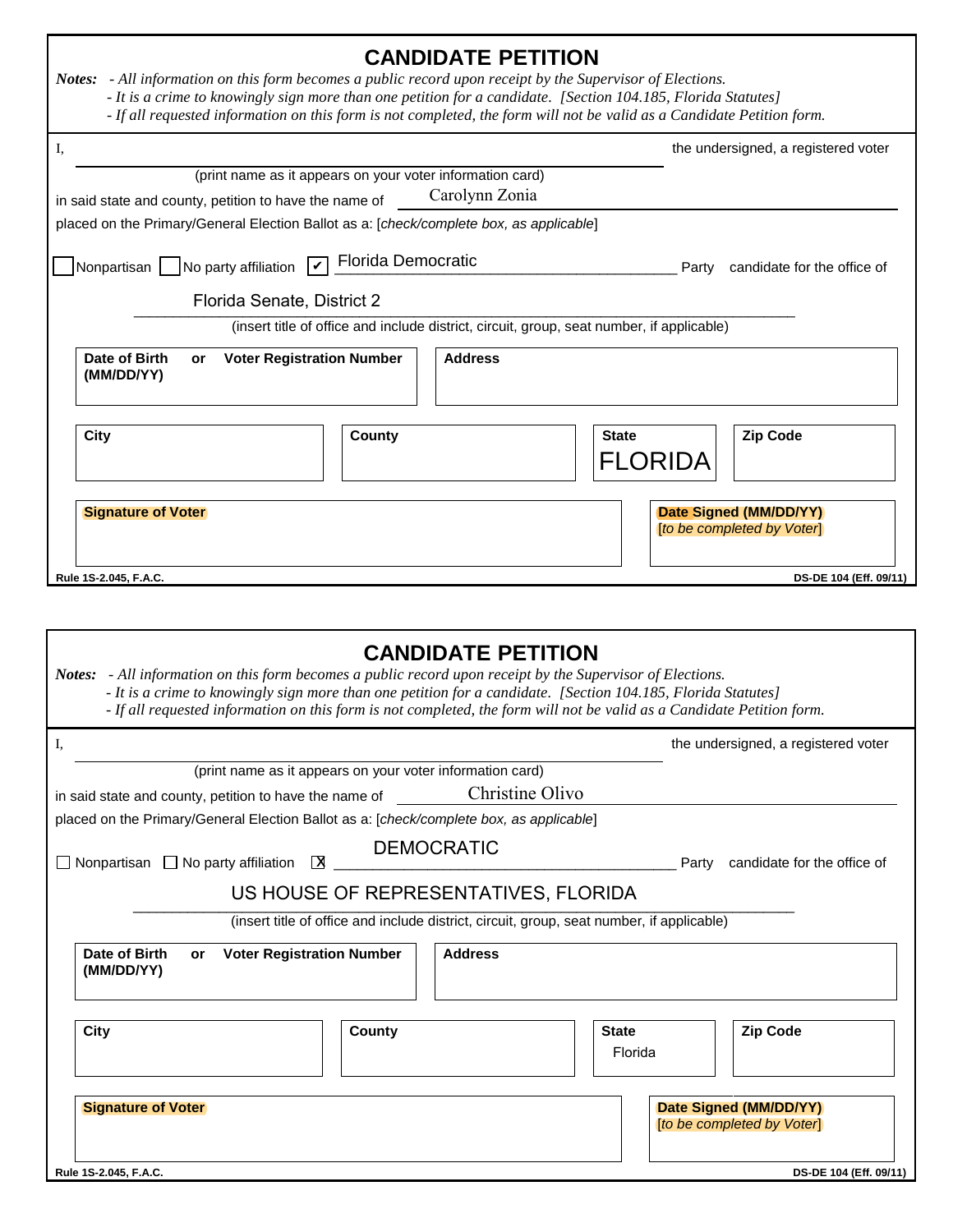| Notes: - All information on this form becomes a public record upon receipt by the Supervisor of Elections.                                                                                                          | <b>CANDIDATE PETITION</b><br>- It is a crime to knowingly sign more than one petition for a candidate. [Section 104.185, Florida Statutes]<br>- If all requested information on this form is not completed, the form will not be valid as a Candidate Petition form. |                                                      |
|---------------------------------------------------------------------------------------------------------------------------------------------------------------------------------------------------------------------|----------------------------------------------------------------------------------------------------------------------------------------------------------------------------------------------------------------------------------------------------------------------|------------------------------------------------------|
| I,                                                                                                                                                                                                                  |                                                                                                                                                                                                                                                                      | the undersigned, a registered voter                  |
|                                                                                                                                                                                                                     | (print name as it appears on your voter information card)<br>Gavin Scott Brown                                                                                                                                                                                       |                                                      |
| in said state and county, petition to have the name of<br>placed on the Primary/General Election Ballot as a: [check/complete box, as applicable]<br>$\mathsf{X}$<br>$\Box$ Nonpartisan $\Box$ No party affiliation |                                                                                                                                                                                                                                                                      | Party candidate for the office of                    |
|                                                                                                                                                                                                                     | UNITED STATES HOUSE OF REPRESENTATIVES, FLORIDA<br>(insert title of office and include district, circuit, group, seat number, if applicable)                                                                                                                         |                                                      |
|                                                                                                                                                                                                                     |                                                                                                                                                                                                                                                                      |                                                      |
| Date of Birth<br><b>Voter Registration Number</b><br><b>or</b><br>(MM/DD/YY)                                                                                                                                        | <b>Address</b>                                                                                                                                                                                                                                                       |                                                      |
| City                                                                                                                                                                                                                | County                                                                                                                                                                                                                                                               | <b>Zip Code</b><br><b>State</b><br><b>FLORIDA</b>    |
| <b>Signature of Voter</b>                                                                                                                                                                                           |                                                                                                                                                                                                                                                                      | Date Signed (MM/DD/YY)<br>[to be completed by Voter] |
| Rule 1S-2.045, F.A.C.                                                                                                                                                                                               |                                                                                                                                                                                                                                                                      | DS-DE 104 (Eff. 09/11)                               |
| Notes: - All information on this form becomes a public record upon receipt by the Supervisor of Elections.                                                                                                          | <b>CANDIDATE PETITION</b><br>- It is a crime to knowingly sign more than one petition for a candidate. [Section 104.185, Florida Statutes]<br>- If all requested information on this form is not completed, the form will not be valid as a Candidate Petition form. |                                                      |
| I,                                                                                                                                                                                                                  |                                                                                                                                                                                                                                                                      | the undersigned, a registered voter                  |
| in said state and county, petition to have the name of<br>placed on the Primary/General Election Ballot as a: [check/complete box, as applicable]                                                                   | (print name as it appears on your voter information card)<br><b>KIMBERLY WALKER</b>                                                                                                                                                                                  |                                                      |
| $\Box$ Nonpartisan $\Box$ No party affiliation<br>$\mathbf{X}$                                                                                                                                                      | <b>DEMOCRATIC</b>                                                                                                                                                                                                                                                    | Party<br>candidate for the office of                 |
|                                                                                                                                                                                                                     | UNITED STATES HOUSE OF REPRESENTATIVES, FLORIDA                                                                                                                                                                                                                      |                                                      |
|                                                                                                                                                                                                                     | (insert title of office and include district, circuit, group, seat number, if applicable)                                                                                                                                                                            |                                                      |
| Date of Birth<br><b>Voter Registration Number</b><br>or<br>(MM/DD/YY)                                                                                                                                               | <b>Address</b>                                                                                                                                                                                                                                                       |                                                      |
| <b>City</b>                                                                                                                                                                                                         | County                                                                                                                                                                                                                                                               | <b>State</b><br><b>Zip Code</b><br><b>FLORIDA</b>    |
| <b>Signature of Voter</b>                                                                                                                                                                                           |                                                                                                                                                                                                                                                                      | Date Signed (MM/DD/YY)<br>[to be completed by Voter] |
| Rule 1S-2.045, F.A.C.                                                                                                                                                                                               |                                                                                                                                                                                                                                                                      | DS-DE 104 (Eff. 09/11)                               |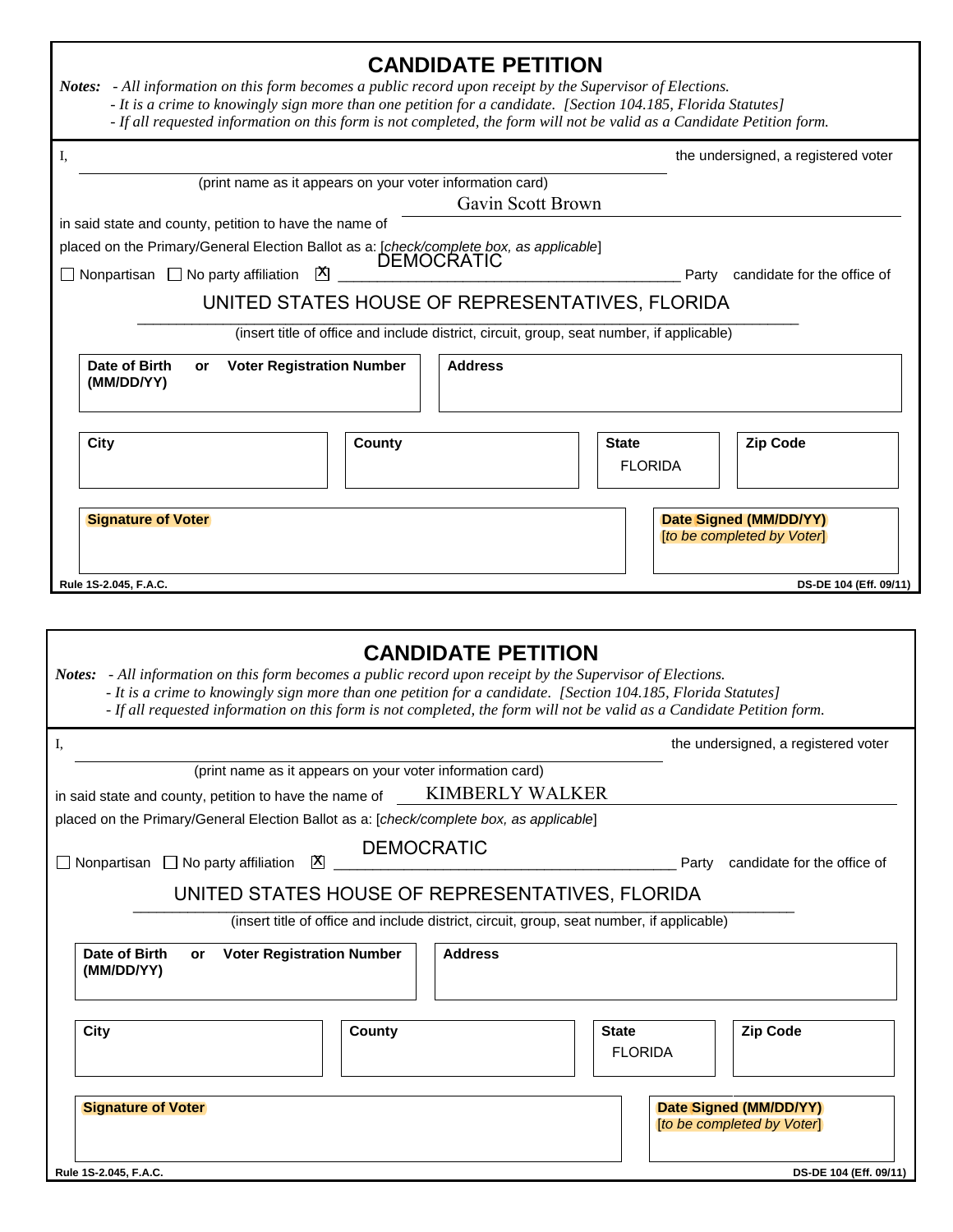| Notes: - All information on this form becomes a public record upon receipt by the Supervisor of Elections.                                                                                                                                                                                                                                            | <b>CANDIDATE PETITION</b><br>- It is a crime to knowingly sign more than one petition for a candidate. [Section 104.185, Florida Statutes]<br>- If all requested information on this form is not completed, the form will not be valid as a Candidate Petition form. |                                |                                                      |  |
|-------------------------------------------------------------------------------------------------------------------------------------------------------------------------------------------------------------------------------------------------------------------------------------------------------------------------------------------------------|----------------------------------------------------------------------------------------------------------------------------------------------------------------------------------------------------------------------------------------------------------------------|--------------------------------|------------------------------------------------------|--|
| Ι,                                                                                                                                                                                                                                                                                                                                                    |                                                                                                                                                                                                                                                                      |                                | the undersigned, a registered voter                  |  |
| in said state and county, petition to have the name of<br>placed on the Primary/General Election Ballot as a: [check/complete box, as applicable]                                                                                                                                                                                                     | (print name as it appears on your voter information card)<br><b>JACK ACHENBACH</b>                                                                                                                                                                                   |                                |                                                      |  |
| $\Box$ Nonpartisan $\Box$ No party affiliation<br>⊠                                                                                                                                                                                                                                                                                                   | <b>DEMOCRATIC</b>                                                                                                                                                                                                                                                    | Party                          | candidate for the office of                          |  |
|                                                                                                                                                                                                                                                                                                                                                       | US HOUSE OF REPRESENTATIVES, FLORIDA                                                                                                                                                                                                                                 |                                |                                                      |  |
|                                                                                                                                                                                                                                                                                                                                                       | (insert title of office and include district, circuit, group, seat number, if applicable)                                                                                                                                                                            |                                |                                                      |  |
| Date of Birth<br><b>Address</b><br><b>Voter Registration Number</b><br>or<br>(MM/DD/YY)                                                                                                                                                                                                                                                               |                                                                                                                                                                                                                                                                      |                                |                                                      |  |
| <b>City</b>                                                                                                                                                                                                                                                                                                                                           | <b>County</b>                                                                                                                                                                                                                                                        | <b>State</b><br><b>FLORIDA</b> | <b>Zip Code</b>                                      |  |
| <b>Signature of Voter</b>                                                                                                                                                                                                                                                                                                                             |                                                                                                                                                                                                                                                                      |                                | Date Signed (MM/DD/YY)<br>[to be completed by Voter] |  |
| Rule 1S-2.045, F.A.C.                                                                                                                                                                                                                                                                                                                                 |                                                                                                                                                                                                                                                                      |                                | DS-DE 104 (Eff. 09/11)                               |  |
| Notes: - All information on this form becomes a public record upon receipt by the Supervisor of Elections.<br>- It is a crime to knowingly sign more than one petition for a candidate. [Section 104.185, Florida Statutes]<br>- If all requested information on this form is not completed, the form will not be valid as a Candidate Petition form. | <b>CANDIDATE PETITION</b>                                                                                                                                                                                                                                            |                                |                                                      |  |
| Ι,                                                                                                                                                                                                                                                                                                                                                    |                                                                                                                                                                                                                                                                      |                                | the undersigned, a registered voter                  |  |
| in said state and county, petition to have the name of<br>placed on the Primary/General Election Ballot as a: [check/complete box, as applicable]<br>□ Nonpartisan □ No party affiliation $\boxed{\mathsf{X}}$                                                                                                                                        | (print name as it appears on your voter information card)<br>Andrea Doria Kale<br><b>DEMOCRATIC</b>                                                                                                                                                                  | Party                          | candidate for the office of                          |  |
| US HOUSE OF REPRESENTATIVES, Florida                                                                                                                                                                                                                                                                                                                  |                                                                                                                                                                                                                                                                      |                                |                                                      |  |
|                                                                                                                                                                                                                                                                                                                                                       | (insert title of office and include district, circuit, group, seat number, if applicable)                                                                                                                                                                            |                                |                                                      |  |
| Date of Birth<br><b>Voter Registration Number</b><br>or<br>(MM/DD/YY)                                                                                                                                                                                                                                                                                 | <b>Address</b>                                                                                                                                                                                                                                                       |                                |                                                      |  |
| City                                                                                                                                                                                                                                                                                                                                                  | County                                                                                                                                                                                                                                                               | <b>State</b><br><b>FLORIDA</b> | <b>Zip Code</b>                                      |  |
| <b>Signature of Voter</b>                                                                                                                                                                                                                                                                                                                             |                                                                                                                                                                                                                                                                      |                                | Date Signed (MM/DD/YY)<br>[to be completed by Voter] |  |
| Rule 1S-2.045, F.A.C.                                                                                                                                                                                                                                                                                                                                 |                                                                                                                                                                                                                                                                      |                                | DS-DE 104 (Eff. 09/11)                               |  |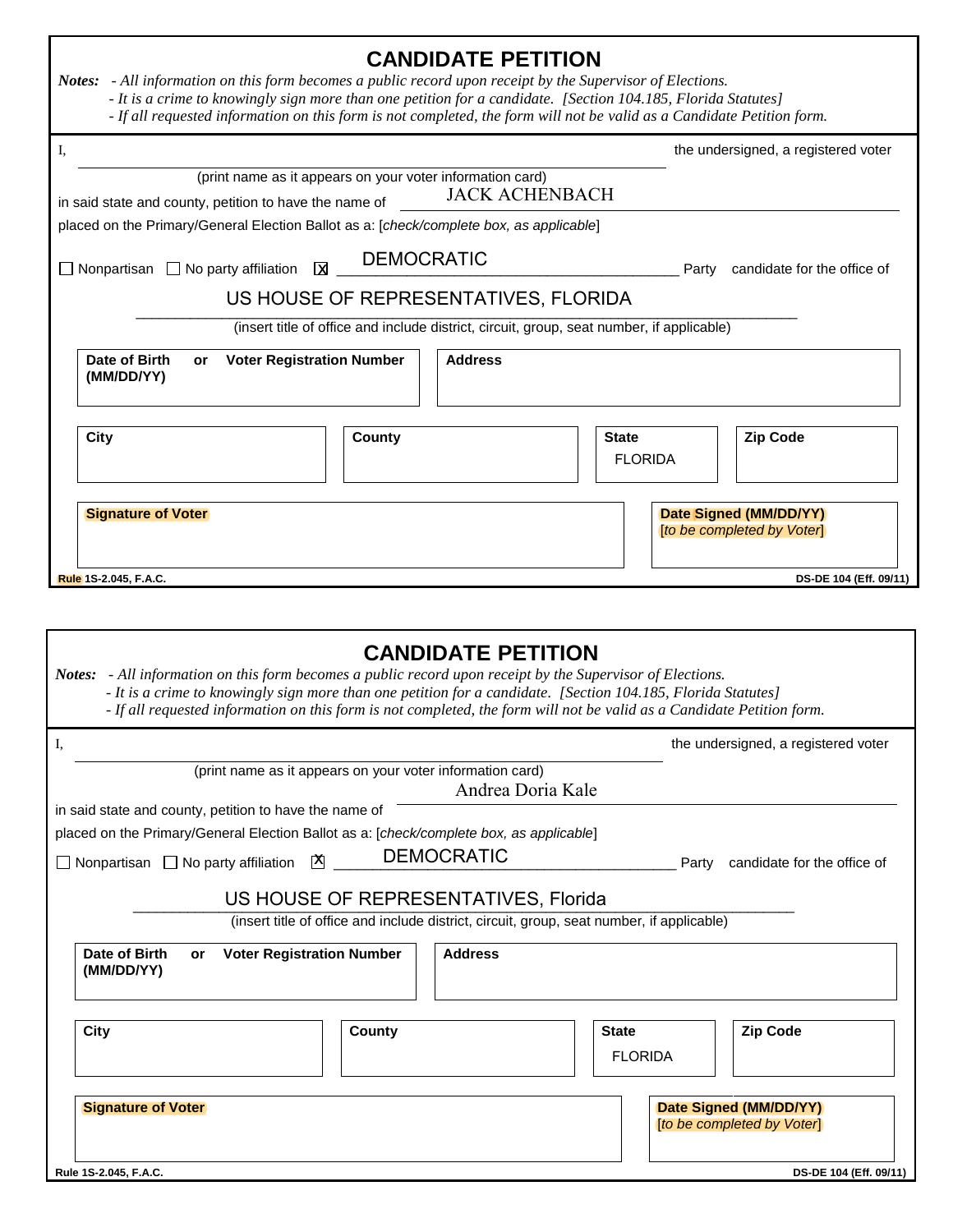| Notes: - All information on this form becomes a public record upon receipt by the Supervisor of Elections. | <b>CANDIDATE PETITION</b>                                                                                                                                                                                                                                            |                                |       |                                                      |
|------------------------------------------------------------------------------------------------------------|----------------------------------------------------------------------------------------------------------------------------------------------------------------------------------------------------------------------------------------------------------------------|--------------------------------|-------|------------------------------------------------------|
|                                                                                                            | - It is a crime to knowingly sign more than one petition for a candidate. [Section 104.185, Florida Statutes]<br>- If all requested information on this form is not completed, the form will not be valid as a Candidate Petition form.                              |                                |       |                                                      |
| I,                                                                                                         |                                                                                                                                                                                                                                                                      |                                |       | the undersigned, a registered voter                  |
|                                                                                                            | (print name as it appears on your voter information card)                                                                                                                                                                                                            |                                |       |                                                      |
| in said state and county, petition to have the name of                                                     | Tom Wells                                                                                                                                                                                                                                                            |                                |       |                                                      |
| placed on the Primary/General Election Ballot as a: [check/complete box, as applicable]                    |                                                                                                                                                                                                                                                                      |                                |       |                                                      |
| $\Box$ Nonpartisan $\Box$ No party affiliation<br>⊠                                                        | <b>DEMOCRATIC</b>                                                                                                                                                                                                                                                    |                                |       | Party candidate for the office of                    |
|                                                                                                            | US House of Representatives, Florida 03                                                                                                                                                                                                                              |                                |       |                                                      |
|                                                                                                            | (insert title of office and include district, circuit, group, seat number, if applicable)                                                                                                                                                                            |                                |       |                                                      |
| Date of Birth<br><b>Voter Registration Number</b><br>or<br>(MM/DD/YY)                                      | <b>Address</b>                                                                                                                                                                                                                                                       |                                |       |                                                      |
| City                                                                                                       | <b>County</b>                                                                                                                                                                                                                                                        | <b>State</b><br><b>FLORIDA</b> |       | <b>Zip Code</b>                                      |
| <b>Signature of Voter</b>                                                                                  |                                                                                                                                                                                                                                                                      |                                |       | Date Signed (MM/DD/YY)<br>[to be completed by Voter] |
| Rule 1S-2.045, F.A.C.                                                                                      |                                                                                                                                                                                                                                                                      |                                |       | DS-DE 104 (Eff. 09/11)                               |
| Notes: - All information on this form becomes a public record upon receipt by the Supervisor of Elections. | <b>CANDIDATE PETITION</b><br>- It is a crime to knowingly sign more than one petition for a candidate. [Section 104.185, Florida Statutes]<br>- If all requested information on this form is not completed, the form will not be valid as a Candidate Petition form. |                                |       |                                                      |
| I,                                                                                                         |                                                                                                                                                                                                                                                                      |                                |       | the undersigned, a registered voter                  |
|                                                                                                            | (print name as it appears on your voter information card)                                                                                                                                                                                                            |                                |       |                                                      |
| in said state and county, petition to have the name of                                                     | <b>ALLEK PASTRANA</b>                                                                                                                                                                                                                                                |                                |       |                                                      |
| placed on the Primary/General Election Ballot as a: [check/complete box, as applicable]                    |                                                                                                                                                                                                                                                                      |                                |       |                                                      |
| $\Box$ Nonpartisan $\Box$ No party affiliation<br>⊠                                                        | <b>DEMOCRATIC</b>                                                                                                                                                                                                                                                    |                                | Party | candidate for the office of                          |
|                                                                                                            | US HOUSE OF REPRESENTATIVES, FLORIDA<br>(insert title of office and include district, circuit, group, seat number, if applicable)                                                                                                                                    |                                |       |                                                      |
| Date of Birth<br><b>Voter Registration Number</b><br>or<br>(MM/DD/YY)                                      | <b>Address</b>                                                                                                                                                                                                                                                       |                                |       |                                                      |
| <b>City</b>                                                                                                | County                                                                                                                                                                                                                                                               | <b>State</b>                   |       | <b>Zip Code</b>                                      |
|                                                                                                            |                                                                                                                                                                                                                                                                      | <b>FLORIDA</b>                 |       |                                                      |
|                                                                                                            |                                                                                                                                                                                                                                                                      |                                |       |                                                      |
| <b>Signature of Voter</b>                                                                                  |                                                                                                                                                                                                                                                                      |                                |       | Date Signed (MM/DD/YY)<br>[to be completed by Voter] |
| Rule 1S-2.045, F.A.C.                                                                                      |                                                                                                                                                                                                                                                                      |                                |       | DS-DE 104 (Eff. 09/11)                               |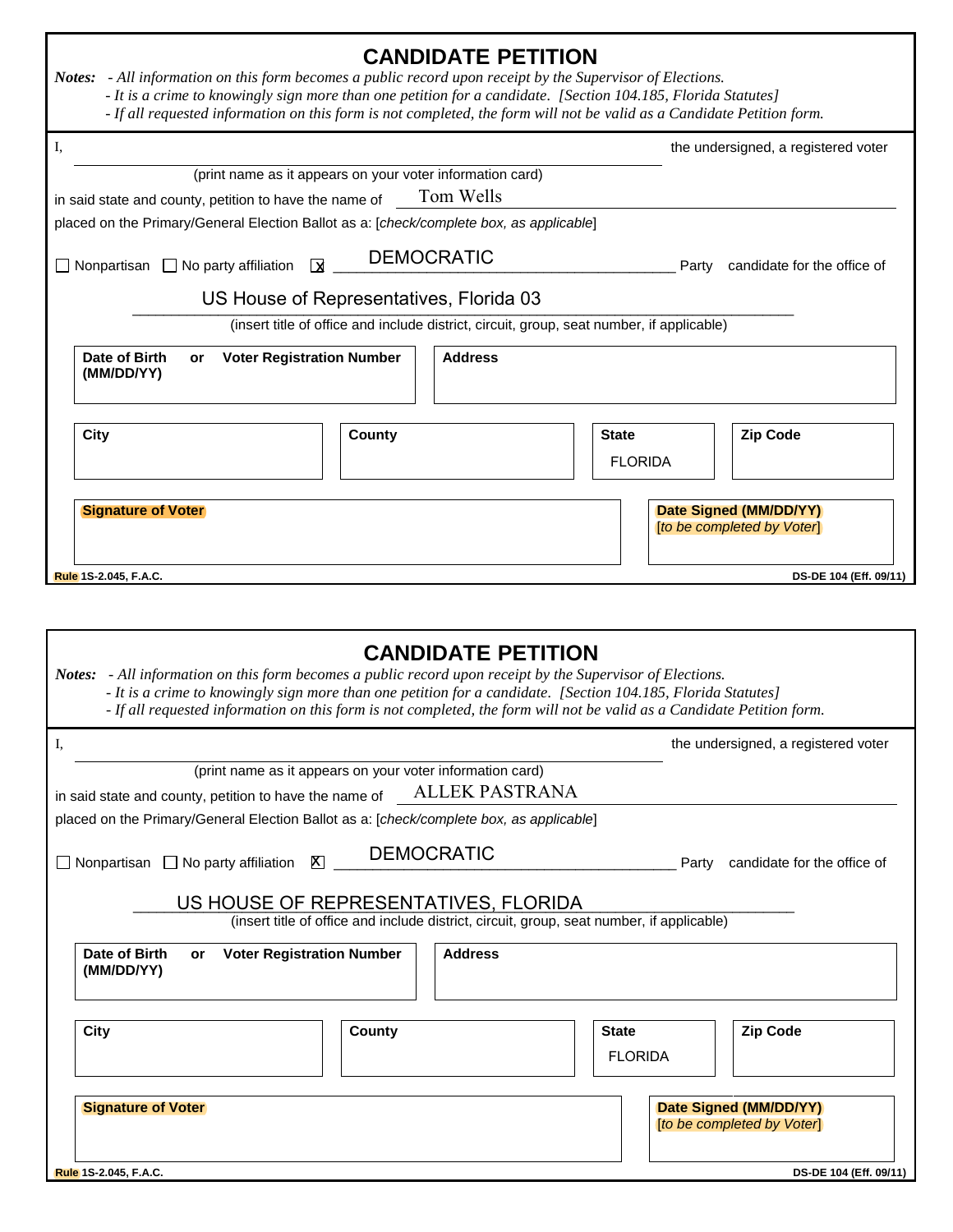| <b>CANDIDATE PETITION</b><br>Notes: - All information on this form becomes a public record upon receipt by the Supervisor of Elections.<br>- It is a crime to knowingly sign more than one petition for a candidate. [Section 104.185, Florida Statutes]<br>- If all requested information on this form is not completed, the form will not be valid as a Candidate Petition form. |               |                                                                                           |                                                      |                |                                                      |
|------------------------------------------------------------------------------------------------------------------------------------------------------------------------------------------------------------------------------------------------------------------------------------------------------------------------------------------------------------------------------------|---------------|-------------------------------------------------------------------------------------------|------------------------------------------------------|----------------|------------------------------------------------------|
| I,                                                                                                                                                                                                                                                                                                                                                                                 |               |                                                                                           |                                                      |                | the undersigned, a registered voter                  |
| (print name as it appears on your voter information card)                                                                                                                                                                                                                                                                                                                          |               |                                                                                           |                                                      |                |                                                      |
| in said state and county, petition to have the name of _                                                                                                                                                                                                                                                                                                                           |               | Angel Montalvo                                                                            |                                                      |                |                                                      |
| placed on the Primary/General Election Ballot as a: [check/complete box, as applicable]                                                                                                                                                                                                                                                                                            |               |                                                                                           |                                                      |                |                                                      |
| $\overline{\mathbf{X}}$<br>$\Box$ Nonpartisan $\Box$ No party affiliation                                                                                                                                                                                                                                                                                                          |               | <b>DEMOCRATIC</b>                                                                         |                                                      | Party          | candidate for the office of                          |
| US House of Representatives, Florida 27                                                                                                                                                                                                                                                                                                                                            |               |                                                                                           |                                                      |                |                                                      |
|                                                                                                                                                                                                                                                                                                                                                                                    |               | (insert title of office and include district, circuit, group, seat number, if applicable) |                                                      |                |                                                      |
| Date of Birth<br><b>Address</b><br><b>Voter Registration Number</b><br>or<br>(MM/DD/YY)                                                                                                                                                                                                                                                                                            |               |                                                                                           |                                                      |                |                                                      |
| City                                                                                                                                                                                                                                                                                                                                                                               | <b>County</b> |                                                                                           | <b>State</b><br><b>FLORIDA</b>                       |                | <b>Zip Code</b>                                      |
| <b>Signature of Voter</b>                                                                                                                                                                                                                                                                                                                                                          |               |                                                                                           | Date Signed (MM/DD/YY)<br>[to be completed by Voter] |                |                                                      |
| Rule 1S-2.045, F.A.C.                                                                                                                                                                                                                                                                                                                                                              |               |                                                                                           |                                                      |                | DS-DE 104 (Eff. 09/11)                               |
| Notes: - All information on this form becomes a public record upon receipt by the Supervisor of Elections.<br>- It is a crime to knowingly sign more than one petition for a candidate. [Section 104.185, Florida Statutes]<br>- If all requested information on this form is not completed, the form will not be valid as a Candidate Petition form.                              |               | <b>CANDIDATE PETITION</b>                                                                 |                                                      |                |                                                      |
| Ι,                                                                                                                                                                                                                                                                                                                                                                                 |               |                                                                                           |                                                      |                | the undersigned, a registered voter                  |
| (print name as it appears on your voter information card)                                                                                                                                                                                                                                                                                                                          |               |                                                                                           |                                                      |                |                                                      |
| in said state and county, petition to have the name of                                                                                                                                                                                                                                                                                                                             |               |                                                                                           |                                                      | Danielle Dodge |                                                      |
| placed on the Primary/General Election Ballot as a: [check/complete box, as applicable]                                                                                                                                                                                                                                                                                            |               |                                                                                           |                                                      |                |                                                      |
| <b>DEMOCRATIC</b><br>$\Box$ Nonpartisan $\Box$ No party affiliation<br>区<br>Party candidate for the office of                                                                                                                                                                                                                                                                      |               |                                                                                           |                                                      |                |                                                      |
| US HOUSE OF REPRESENTATIVES, FLORIDA<br>(insert title of office and include district, circuit, group, seat number, if applicable)                                                                                                                                                                                                                                                  |               |                                                                                           |                                                      |                |                                                      |
| Date of Birth<br><b>Address</b><br><b>Voter Registration Number</b><br><b>or</b><br>(MM/DD/YY)                                                                                                                                                                                                                                                                                     |               |                                                                                           |                                                      |                |                                                      |
| City                                                                                                                                                                                                                                                                                                                                                                               | County        |                                                                                           | State                                                |                | <b>Zip Code</b>                                      |
|                                                                                                                                                                                                                                                                                                                                                                                    |               |                                                                                           | FL                                                   |                |                                                      |
|                                                                                                                                                                                                                                                                                                                                                                                    |               |                                                                                           |                                                      |                |                                                      |
| <b>Signature of Voter</b>                                                                                                                                                                                                                                                                                                                                                          |               |                                                                                           |                                                      |                | Date Signed (MM/DD/YY)<br>[to be completed by Voter] |
| Rule 1S-2.045, F.A.C.                                                                                                                                                                                                                                                                                                                                                              |               |                                                                                           |                                                      |                | DS-DE 104 (Eff. 09/11)                               |